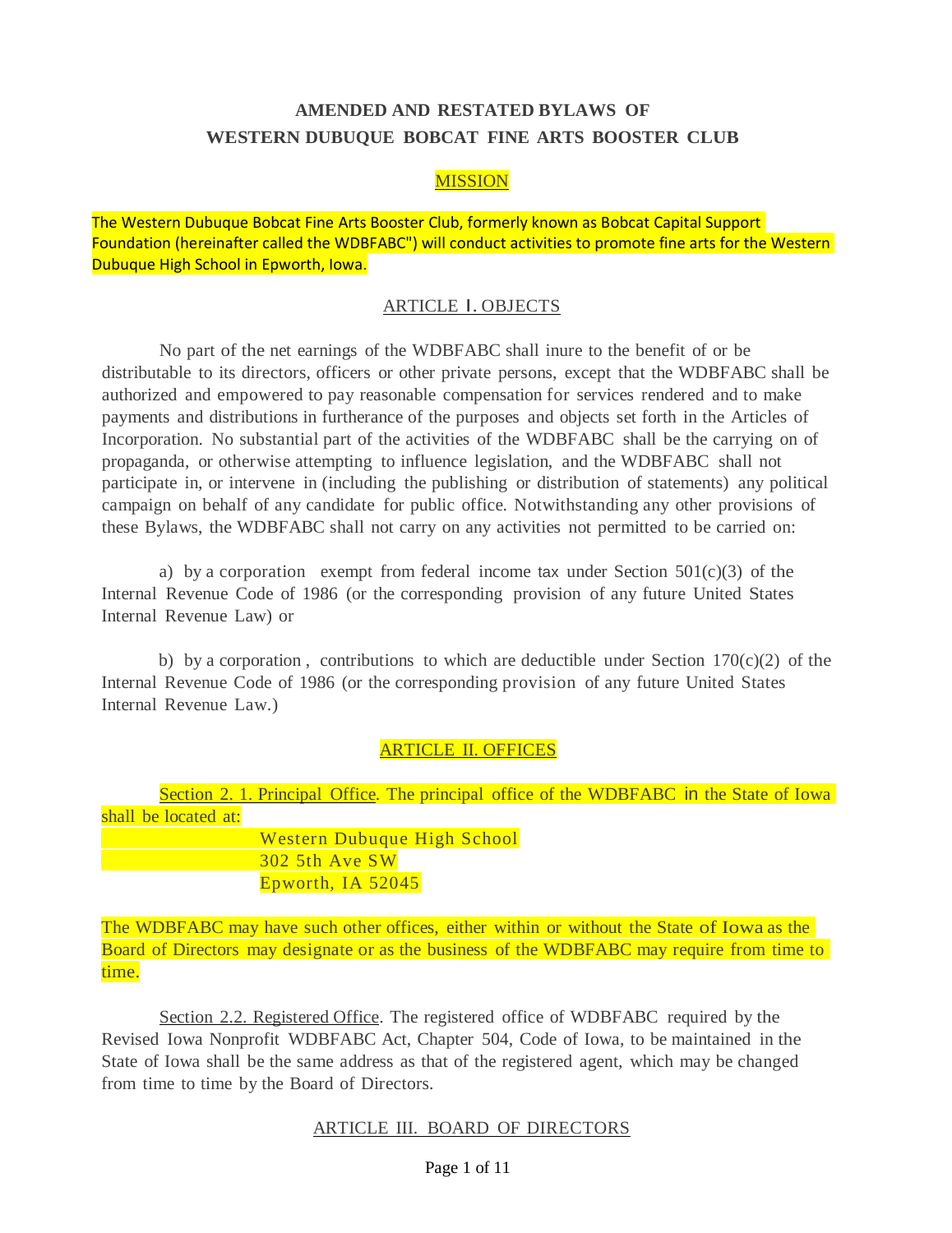Section 3. 1. General Powers. The business and affairs of the WDBFABC, including the control and disposition of its property and funds, shall be managed by its Board of Directors. The Board of Directors shall have sole authority to establish methods of contributions, accept or reject contributions, or to provide for any other restrictions, qualifications or levels relating to contributions which it in its sole discretion deems necessary, subject to applicable legal requirements

In accepting gifts, bequests, and devises it is the intention that the directors will manage the affairs in such a manner so as to comply with the meaning of the terms and limitations of the Articles of Incorporation of WDBFABC and these Bylaws so that such actions will not jeopardize the federal income tax exemption of this WDBFABC pursuant to the provisions of Section 501 (c)(3) of the Internal Revenue Code of 1986 as now in force or as may be amended.

Section 3.2. Number. Tenure and Qualifications. The number of directors of the

WDBFABC shall be no fewer than seven (7) with the number to be set by a resolution of the board of directors. Each director shall serve for a term of three (3) year(s) commencing with his or her appointment or until his or her successor shall have been elected and qualified at the annual meeting of the directors. Efforts shall be made by the Board of directors to provide an opportunity for the Board to consist of one member from each respective fine arts program offered at Western Dubuque High School in cluding, but not limited to the following programs: vocal music, band, speech, drama and dance. Directors shall serve staggered terms to the extent possible. Each director must reside within the Western Dubuque Community School District or had children who have attended or are attending the Western Dubuque Community School District. At least one instructor and one administrator may be present at all board meetings.

Section 3.3. Regular Meetings. The regular meeting of the board of directors shall be held on such a date as the board of directors shall by resolution specify. The Board of Directors may provide, by resolution, the time and place, either within or without the State of Iowa, for the holding of additional regular meetings without other notice than such resolution.

Section 3.4. Special Meetings. Special meetings of the Board of Directors may be called by or at the request of the President or a majority of the directors. The person or persons authorized to call special meetings of the Board of Directors may fix any place, either within or without the State of Iowa, as the place for holding any special meeting of the Board of Directors called by them.

Section 3.5. Notice. Notice of any special meeting shall be given at least two (2) days previously thereto by written notice delivered personally or mailed or emailed to each director at his or her personal or business address. Such notice shall be deemed to be delivered when deposited in the United States mail so addressed, with postage thereon prepaid, or when emailed. Any director may waive notice of any meeting. The attendance of a director at a meeting shall constitute a waiver of notice of such meeting, except when a director attends a meeting for the express purpose of objecting to the transaction of any business because the meeting is not lawfully called or convened. Except as otherwise provided in these Bylaws, neither the business to be transacted at, nor the purpose of, any regular or special meeting of the Board of Directors need be specified in the notice or waiver of notice of such meeting.

Page 2 of 11 Section 3.6. Quorum. A majority of the number of directors shall constitute a quorum for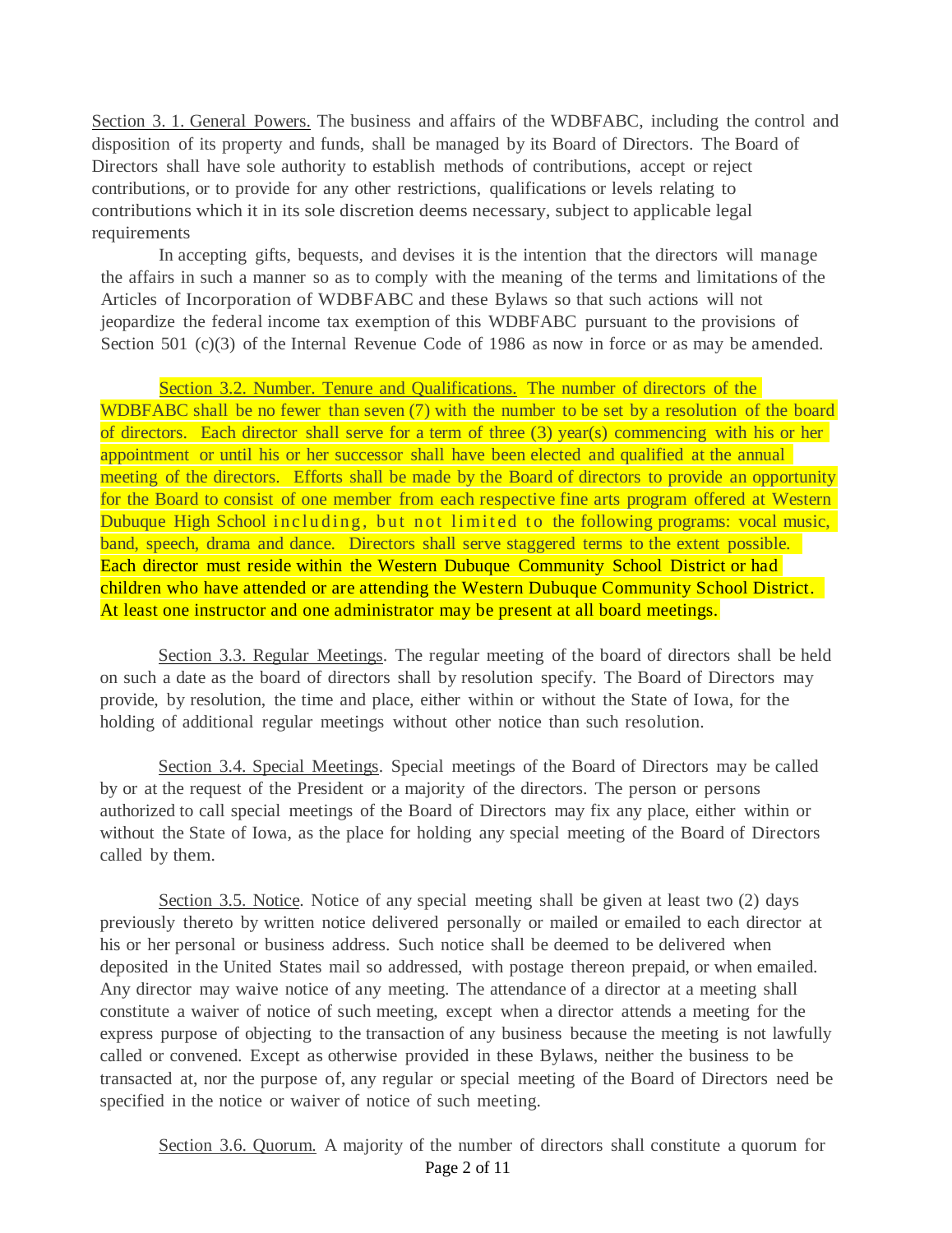the transaction of business at any meeting of the Board of Directors, but if less than such majority is present at a meeting, a majority of the directors present may adjourn the meeting without further notice.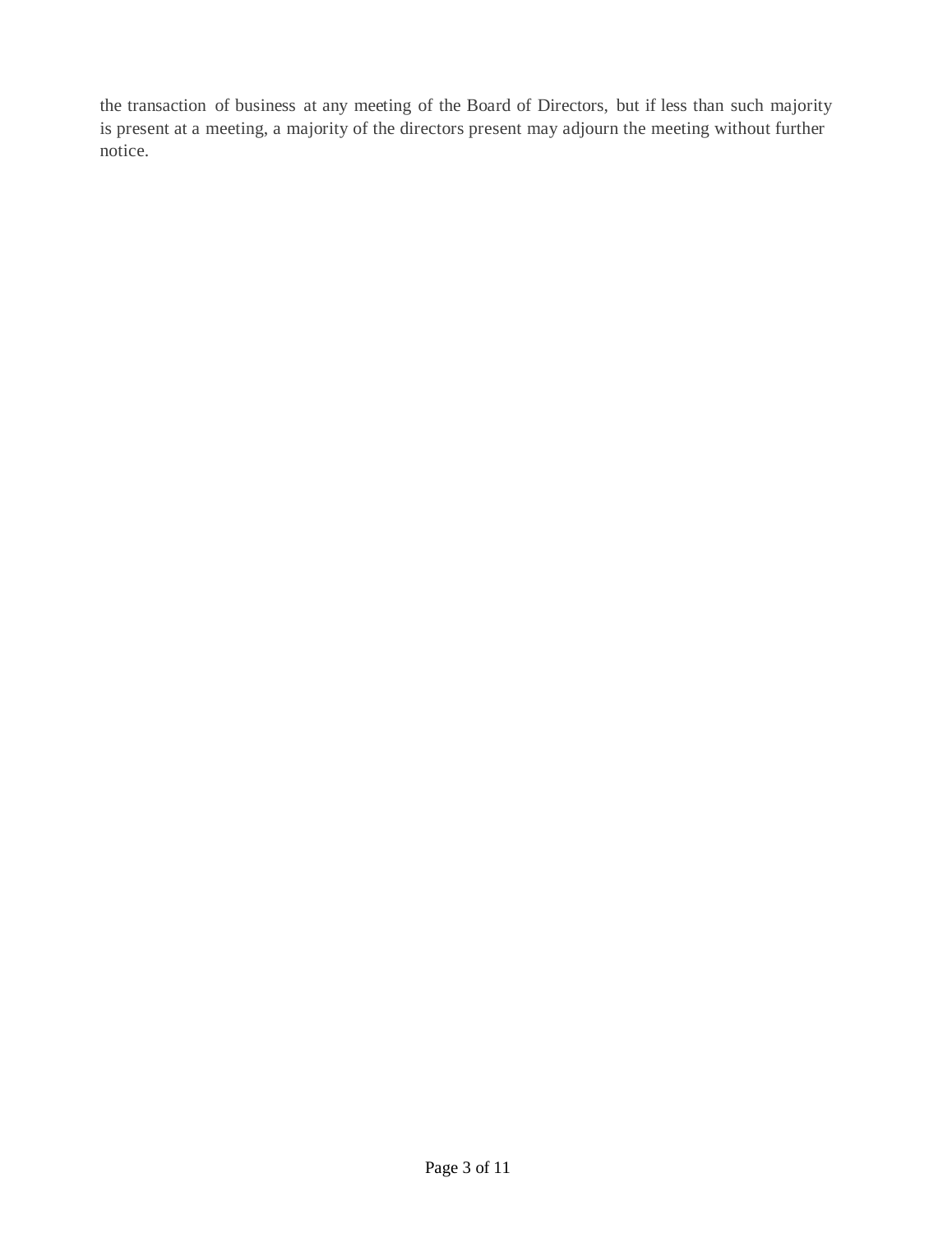Section 3.7. Vacancies. Any vacancy occurring in the Board of Directors and, to the extent permitted by law, any directorship to be filled by reason of an increase in the number of directors may be filled by election by a majority of the then sitting Directors of the WDBFABC. A director so elected shall serve the unexpired term of his or her predecessor in office or the full term of such new directorship, as the case may be.

Section 3.8. Presumption of Assent. A director of the WDBFABC who is present at a meeting of the Board of Directors at which action on any corporate matter is taken shall be presumed to have assented to the action taken unless his or her dissent shall be entered in the minutes of the meeting or unless he or she shall file his or her written dissent to such action with the person acting as the secretary of the meeting before the adjournment thereof or shall forward such dissent by registered mail to the Secretary of the WDBFABC immediately after the adjournment of the meeting. Such right to dissent shall not apply to a director who voted in favor of such action.

Section 3.9. Informal Action of Directors. Any action required to be taken at a meeting of the directors, or any other action which may be taken at a meeting of the directors, may be taken without a meeting if a consent in writing, setting forth the action so taken, shall be signed by all of the directors entitled to vote with respect to the subject matter thereof. For purposes hereof, facsimile signatures shall be adequate to show consent.

Section 3.10. Resignation and Removal. Any director may at any time resign by serving written notice thereof on the remaining directors. Membership on the Board of Directors may also be terminated by passage of a removal resolution of the Board of Directors after any director has missed more than three consecutive board meetings.

Section 3.11. Compensation. Directors shall serve without compensation, except reasonable expenses may be paid. However, to the extent deemed necessary by the WDBFABC, the WDBFABC may retain the services of a director other than in his or her capacity as a director and the director may be compensated for services so rendered as the Board of Directors may from time to time deem appropriate.

### ARTICLE IV. OFFICERS

Section 4. 1. Officers' Appointment and Term of Office. The officers of the WDBFABC shall be a President, a Vice President, a Secretary and a Treasurer. They shall be elected annually at the first meeting of the Board of Directors held after the beginning of the fiscal year. Each officer shall hold office until his or her successor shall have been duly appointed and shall have qualified or until his or her death or resignation.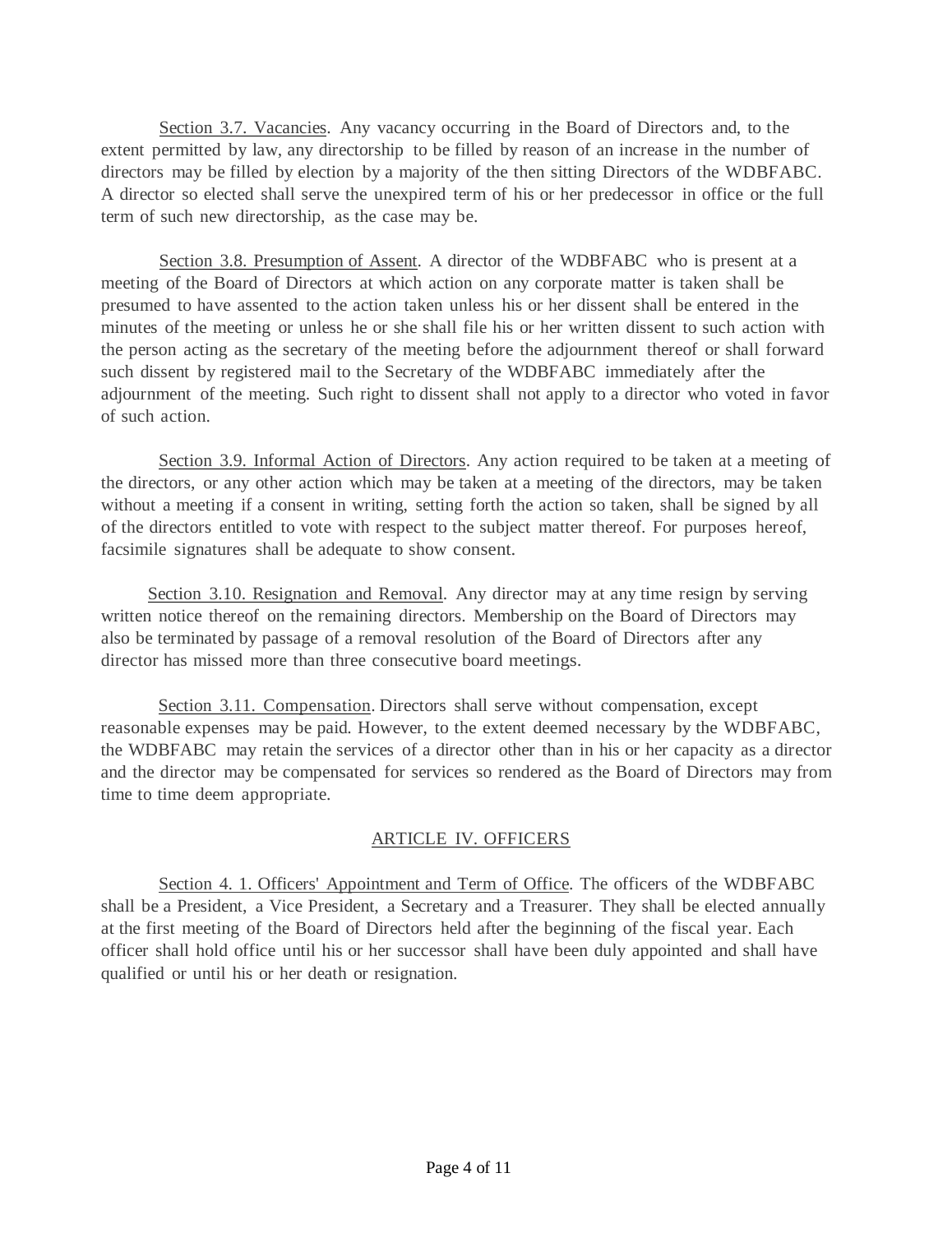Section 4.2. Vacancies. A vacancy in any office because of death, resignation, removal, disqualification or otherwise, shall be filled in accordance with the provisions of these Bylaws with respect to the original appointment to such office.

Section 4.3. President. The President shall be the principal executive officer of the WDBFABC and, subject to the control of the Board of Directors, shall in general supervise and control all of the business and affairs of the WDBFABC. He or she shall, when present, preside at all meetings of the Board of Directors. He or she may sign, with the Secretary or any other proper officer of the WDBFABC thereunto authorized by the Board of Directors, any deeds, mortgages, bonds, contracts, or other instruments which the Board of Directors has authorized to be executed, except in cases where the signing and execution thereof shall be expressly delegated by the Board of Directors or by these Bylaws to some other officer or agent of the WDBFABC, or shall be required by law to be otherwise signed or executed; and in general shall perform all duties incident to the office of President and such other duties as may be prescribed by the Board of Directors from time to time. During intervals between meetings of the board, the president shall have authority, when approved by the majority of the Executive Committee to authorize expenditures not to exceed \$100.00).

Section 4.4. Vice President. In the absence of the President or in the event of the President's death, inability or refusal to act, the Vice President shall perform the duties of the President, and when so acting, shall have all the powers of and be subject to all the restrictions upon the President. The Vice President shall perform such other duties as from time to time may be assigned to him or her by the President or by the Board of Directors.

Section 4.5. Secretary. The Secretary shall:

a) Keep the minutes of the Board of Directors' meetings in one or more books provided for that purpose;

b) See that all notices are duly given in accordance with the provisions of these Bylaws or as required by law;

c) Be custodian of the corporate records;

d) Keep a register of the post office address of each member of the Board of Directors which shall be furnished to the Secretary by each member;

e) See that all biennial reports and filings are timely made with appropriate governmental agencies;

f) Provide written status reports as requested by Western Dubuque Community School District administration; and

g) In general perform all duties incident to the office of Secretary and such other duties as from time to time may be assigned to him or her by the President or by the Board of Directors.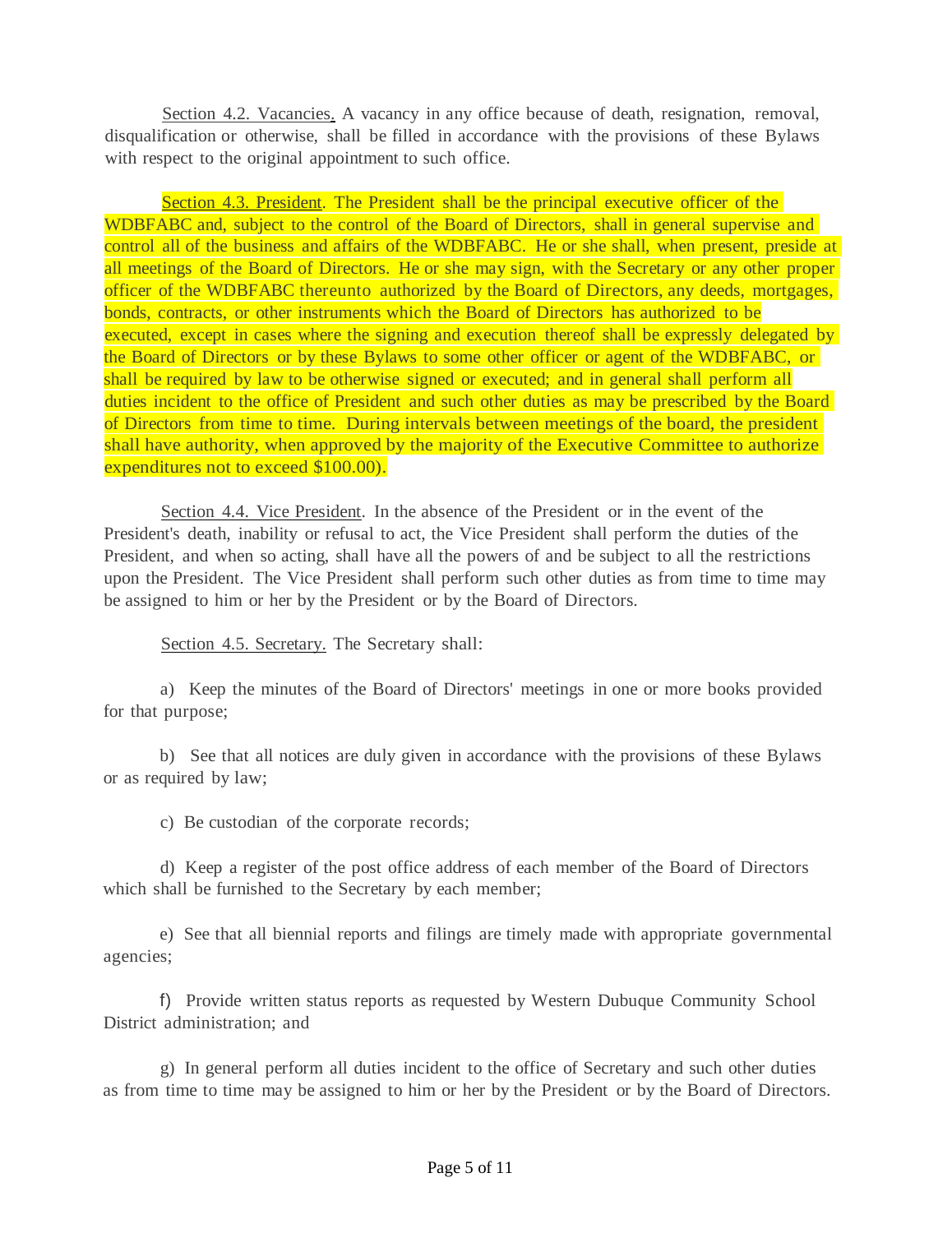Section 4.6. Treasurer. The Treasurer shall:

a) Have charge and custody of and be responsible for all funds and property of the WDBFABC;

b) Receive and give receipts for monies due and payable to the WDBFABC from any source whatsoever, and deposit all such monies in the name of the WDBFABC in such banks, trust companies, or other depositories as shall be selected in accordance with the provisions of these Bylaws;

c) Compile and distribute annually to each director a report of the activities of the WDBFABC, including a statement of receipts and expenditures; and

d) In general, perform all of the duties incident to the office of Treasurer and such other duties as from time to time may be assigned to him or her by the Board of Directors. The Treasurer may be required to give a bond at the expense of the WDBFABC for the faithful discharge of his or her duties in such sum and with such surety or sureties as the Board of Directors shall determine.

Section 4.7. Resignation. Any officer may at any time resign by serving written notice thereof on the Board of Directors. Such resignation shall take effect upon receipt thereof or at any later time specified therein; and, unless otherwise specified therein, acceptance thereof shall not be necessary to make it effective.

Section 4.8. Removal. Any officer may be removed by the Board of Directors whenever in its judgment the best interests of the WDBFABC will be served thereby. Any officer holding the position of President, Vice President, Secretary or Treasurer shall automatically be removed if the individual holding the subject office is no longer a member of the WDBFABC's Board of Directors due to death, resignation or removal.

Section 4.9. Assistants and Acting Officers-Executive Director. The Board of Directors or any officer, duly authorized by the Board of Directors, may appoint any person to act as assistant to any officer, or to perform the duties of such officer whenever it is impractical for such officer to act personally, and such assistant or acting officer may perform all the duties of the office to which appointed as assistant, except as such power may otherwise be defined or restricted by the Board or the appointing officer.

The Board of Directors is hereby explicitly authorized to, in its discretion; appoint a full or part-time Executive Director to assist each of the WDBFABC's officers in the conduct of their duties and the business of the WDBFABC. An officer or director of the WDBFABC or any other person may serve as Executive Director. The Executive Director shall manage the regular business and affairs of the WDBFABC and shall have other such powers and duties as the Board of Directors shall specify.

Section 4.1 0. Salaries. The President, Vice President, Secretary and Treasurer shall serve without compensation, except that reasonable expense shall be paid. However, to the extent deemed necessary by the Board of Directors, the Board of Directors may retain the services of the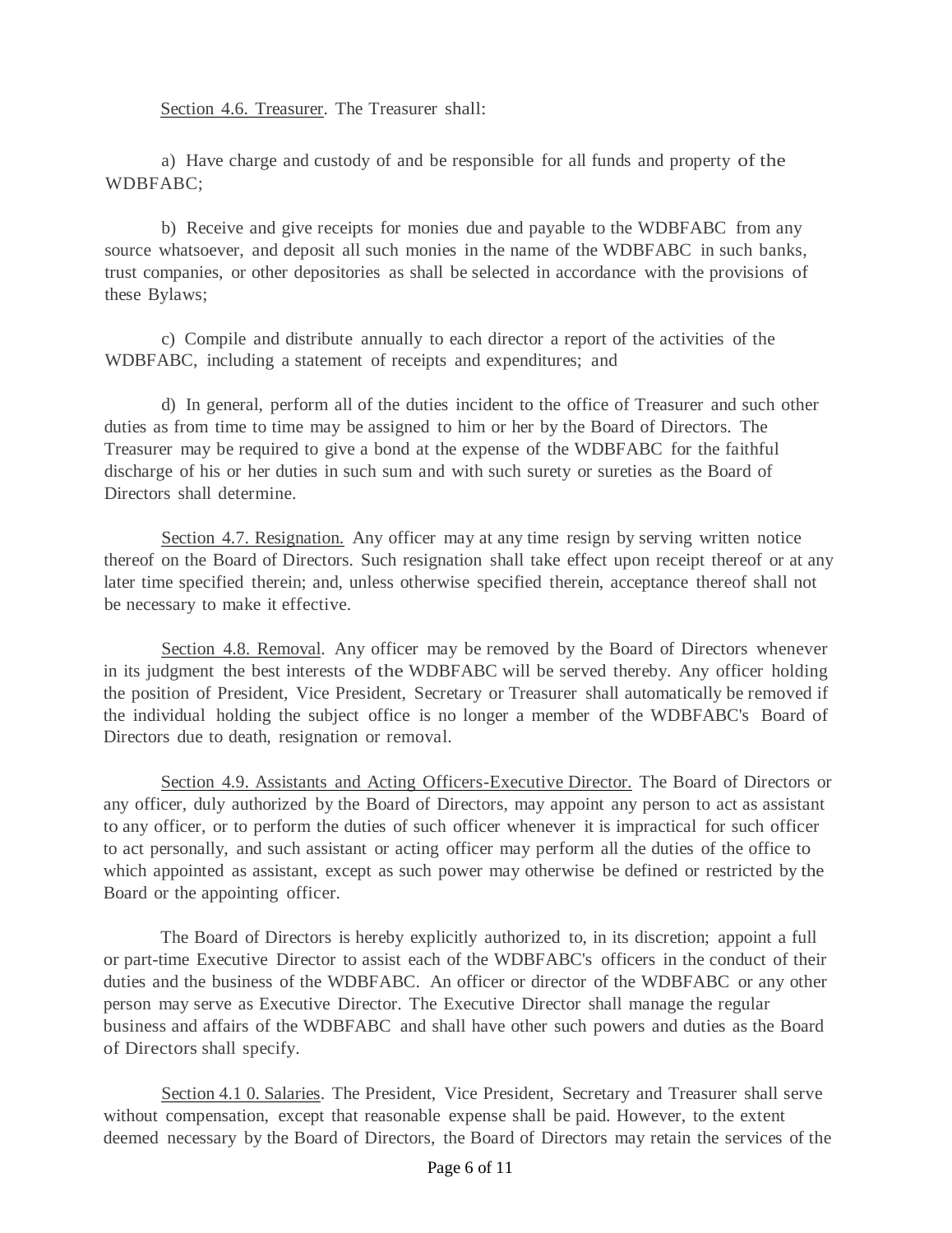President, Vice President, Secretary and Treasurer other than in their capacity as such officers and they may be compensated for services so rendered as the Board of Directors may from time to time deem appropriate.

The salaries, if any, of all assistant officers and acting officers, including an Executive Director if appointed, shall be fixed from time to time by the Board of Directors.

Section 4.11. Audit. The Board of Directors may require a yearly audit at the end of each fiscal year. The results of the audit shall be shared with all directors, committee members and exofficio members. It is recommended that the audit be completed by a person who has knowledge of auditing procedures.

#### ARTICLE V. INDEMNIFICATION

Section 5. 1. Indemnification. Except for any prohibition against indemnification specifically set forth in these Bylaws or in Chapter 504, Code of Iowa, at the time indemnification is sought by any Member, director, officer, employee, volunteer or agent of the WDBFABC, the WDBFABC shall indemnify any person who was or is a party or is threatened to be made a party to any threatened, pending or completed action, suit or proceedings, whether civil, criminal, administrative or investigative (other than an action by or in the right of the WDBFABC) by reason of the fact that he or she is or was a Member, director, officer, employee, volunteer or agent of the WDBFABC, or is or was serving at the request of the WDBFABC as a member, director, officer, employee or agent of another WDBFABC, partnership, joint venture, trust or other enterprise (such serving as a Member, director, officer, employee or agent of the WDBFABC or at the request of the WDBFABC referred to herein as "serving on behalf of or at the WDBFABC's request"), against expenses (including attorneys' fees), judgments, fines and amounts paid in settlement actually and reasonably incurred by him or her in connection with such action, suit or proceeding if he or she acted in good faith and in a manner he or she reasonably believed to be in or not opposed to the best interests of the WDBFABC, and with respect to any criminal action or proceeding, had no reasonable cause to believe his or her conduct was unlawful. The termination of any action, suitor proceeding by judgment, order, settlement, conviction, or upon a plea of nolo contendere or its equivalent, shall not, of itself, create a presumption that the person did not act in good faith and in a manner which he or she reasonably believed to be in or not opposed to the best interests of the WDBFABC, and, with respect to any criminal action or proceeding, had reasonable cause to believe that his or her conduct was unlawful.

Section 5.2. Indemnification: Further Provisions. If a Member, director, officer, employee, volunteer or agent of the WDBFABC has been successful on the merits or otherwise in defense of any action, suit or proceeding referred to in Section 1, or in defense of any claim, issue or matter therein, he or she shall be indemnified against expenses (including attorneys' fees) actually and reasonably incurred by him in connection therewith. Any other indemnification (unless ordered by a court) shall be made by the WDBFABC only as authorized in the specific case upon a determination that the indemnification of such person is proper because he or she has met the applicable standard of conduct set forth in Section l; such determination shall be made: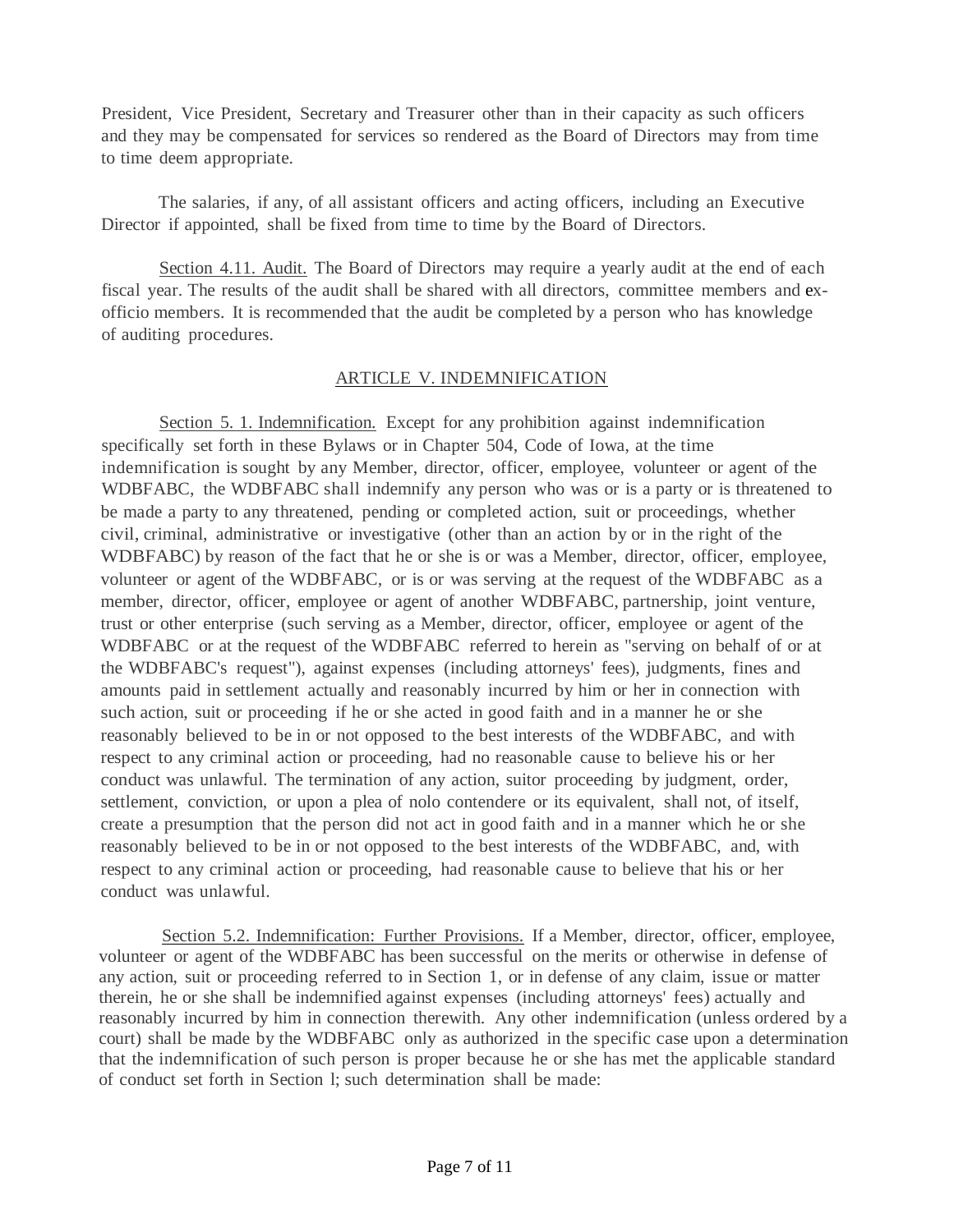a) By the Board of Directors by a majority vote of a quorum consisting of directors not parties to such action, suit or proceedings, or

b) In a written opinion by special independent counsel selected by the Board of Directors by a majority vote of a quorum consisting of directors not parties to such action, suit or proceedings, or

c) If the requisite quorum of the full Board of Directors cannot be obtained through disinterested directors, in a written opinion by special independent legal counsel selected by a majority vote of the full Board of Directors in which directors who are parties may participate. Expenses incurred by defending a civil or criminal action, suit or proceedings as authorized in the manner provided in this Section 2 upon receipt of an undertaking by or on behalf of such person that such person believes in good faith that he or she has met the applicable standard of conduct s et forth in Section 1 and that such person will repay such amount unless it shall ultimately be determined that he or she is entitled to be indemnified as authorized herein. The indemnification and advancement of expenses provided herein shall not be exclusive of any other rights to which those seeking indemnification or advancement of expenses provided herein shall not be exclusive of any other rights to which those seeking indemnification or advancement of expenses may be entitled under any provision in the Articles of the WDBFABC or Bylaws, any agreement, any vote of members or disinterested directors, or otherwise, both as to actions in the person's official capacity entitling the person to indemnification and advancement of expenses under these provisions and as to actions in other capacities concurrently held by those seeking indemnification or advancement of expenses. However, no person shall be provided indemnification by any provision of the Articles of Incorporation or Bylaws, by any agreement, or otherwise, for any breach of a duty of loyalty to the WDBFABC or its Members, for any act or omission not in good faith or which involves intentional misconduct or knowing violation of the law, or for any transaction from which the person derives an improper personal benefit. The indemnification provided herein shall continue as to a person who has ceased to be a Member, director, officer, employee, volunteer or agent and shall inure to the benefit of the heirs, executors, personal representatives and administrators of such a person. The Board of Directors shall ha ve power to purchase and maintain insurance on behalf of any person who is or was serving on behalf of or at the WDBFABC's request against any liability asserted against him and incurred by him in any such capacity or arising out of his or her status as such, whether or not the WDBFABC would have the power to indemnify him or her against such liability under the provisions hereof.

### ARTICLE VI. CONTRACTS, LOANS, CHECKS AND DEPOSITS

Section 6. 1. Contracts. The Board of Directors may authorize any officer or officers, agent or agents, to enter into any contract or execute and deliver any instrument in the name of and on behalf of the WDBFABC, and such authority may be general or confined to specific instances.

Section 6.2. Loans. No loans shall be Contracted on behalf of the WDBFABC and no evidences of indebtedness shall be issued in its name unless authorized by a resolution of the Board of Directors. Such authority may be general or confined to specific instances. The WDBFABC shall make no loan to any officer or director of the WDBFABC.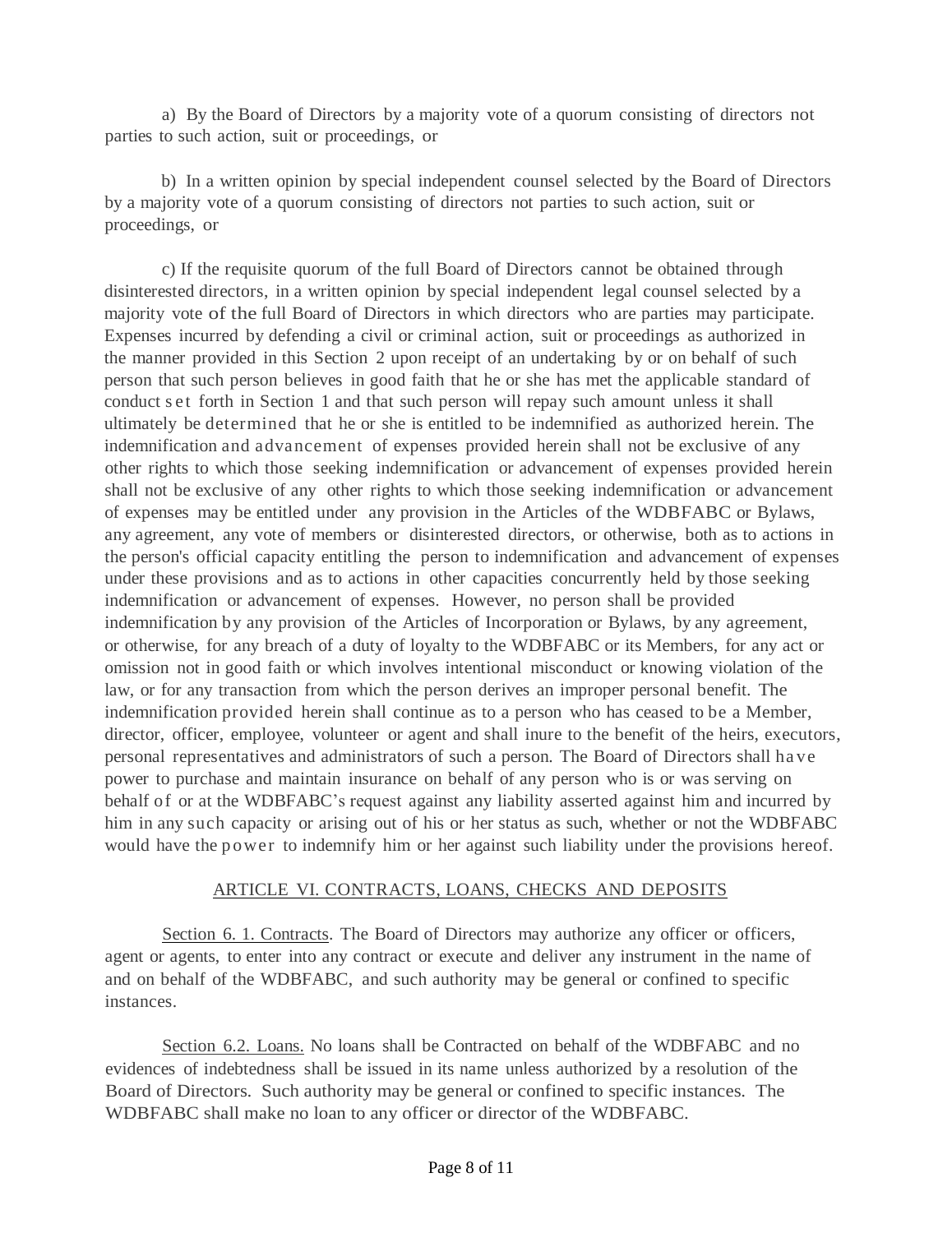Section 6.3. Check, Drafts. etc. All checks, drafts or other orders for the payment of money, notes or other evidences of indebtedness issued in the name of the WDBFABC, shall be signed by the Treasurer. Those expenditures in excess of \$250.00 shall receive prior Board of Director approval. All expenditures shall be reviewed by the Board of Directors at the ensuing regular meeting following the transaction(s).

Section 6.4. Deposits. All funds of the WDBFABC not otherwise employed shall be deposited from time to time to the credit of the WDBFABC in such banks, trust companies or other depositories as the Board of Directors may select.

## ARTICLE VII. WAIVER OF NOTICE

Section 7.1. Waiver of Notice. Whenever any notice is required to be given to any director of the WDBFABC under the provisions of the Articles of Incorporation of WDBFABC or under the provisions of the Revised Iowa Nonprofit WDBFABC Act, a waiver thereof in writing, signed by the person or persons entitled to such notice, whether before or after the time stated therein, shall be deemed equivalent to the giving of such notice. For purposes hereof, facsimile signatures shall be adequate to show consent for such waiver.

# ARTICLE VIII. FISCAL YEAR

Section 8.1. Fiscal Year. The fiscal year of the WDBFABC shall begin on the first day of year and end on the last day of December each year.

# ARTICLE IX. SEAL

The WDBFABC shall have no corporate seal.

# ARTICLE X. AMENDMENTS

Section 10.1. Amendments. These Bylaws may be altered, amended or repealed and new Bylaws may be adopted by a majority vote of the Directors present at any regular meeting or at any special meeting, if at least two days' written notice is given of intention to alter, amend or repeal or to adopt new bylaws at the meeting.

### ARTICLE XI. COMMITTEES OF THE BOARD OF DIRECTORS

Section 11.1. General. The President, with the Board of Directors' concurrence, may establish and appoint standing and special committees as shall be deemed desirable for the endeavors of the WDBFABC. A standing or special committee shall limit its activities to the accomplishment of those tasks for which it was appointed and shall have no powers, except those specifically conferred by action of the Board of Directors. Upon the completion of the task(s) assigned to any special committee, the special committee shall be discharged.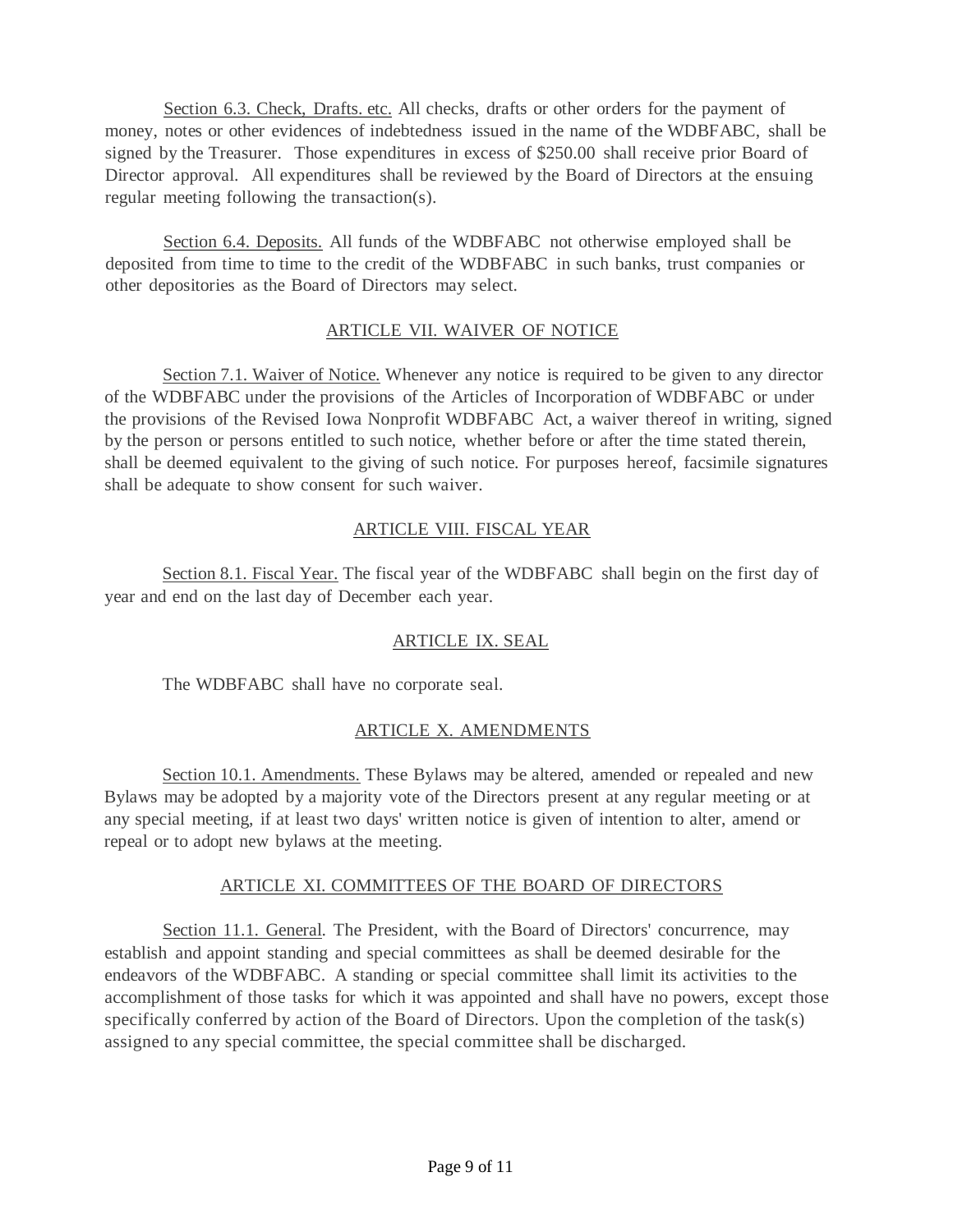Section 11.2. Committee Membership. Persons who are not directors or officers of the WDBFABC may be appointed to serve on standing or special committees. All standing or special committee members shall serve at the pleasure of the Board of Directors. The Board of Directors shall review and reappoint persons to membership on all standing and special committees at the Board of Directors' annual meeting.

Section 11.3. Reports. Except as otherwise provided in the Board of Directors' resolution approving the establishment and appointment of a standing or special committee, all committees shall maintain written minutes of their meetings which shall be available to the Board of Directors. Each committee shall report in writing to the Board of Directors as necessary and shall, at a minimum, submit a written report of the committee's activities at the Board of Directors' annual meeting.

Section 11.4. Meetings. All committees shall meet at such time and place as designated by the chairperson of the committee and as often as necessary to accomplish their duties.

# ARTICLE XII. MEMBERSHIP

Section 12.1. Any person desiring to be a member of the Western Dubuque Bobcat Fine Arts Booster Club may be a member by paying an annual fee, which fee shall be set by the Board of Directors. Such membership entitles the person, if they request it, to receive meeting notices, minutes of meetings, newsletters from the WDBFABC, if any, and any other benefits as determined by the Board of Directors. Such membership does not give a member voting rights within the foundation nor any rights with respect to the revisions of the WDBFABC's Articles of the WDBFABC or Bylaws.

### ARTICLE XIII. FINANCE

Section 11.1 Minimum Account Balances. The WDBFABC hall maintain a minimum account balance of \$10,000. The minimum balance shall mean the dollar amount of unencumbered account balance, including any amount held in reserve or otherwise committed funds. The purpose of this fund balance is to provide stability in the event of unexpected changes to revenues or expenses. In order to go below the minimum account balance, the expenditure(s) must be approved by a supermajority of the executive board.

Section 11.2. Requests for Funding and Funding Hierarchy. See Figure One.